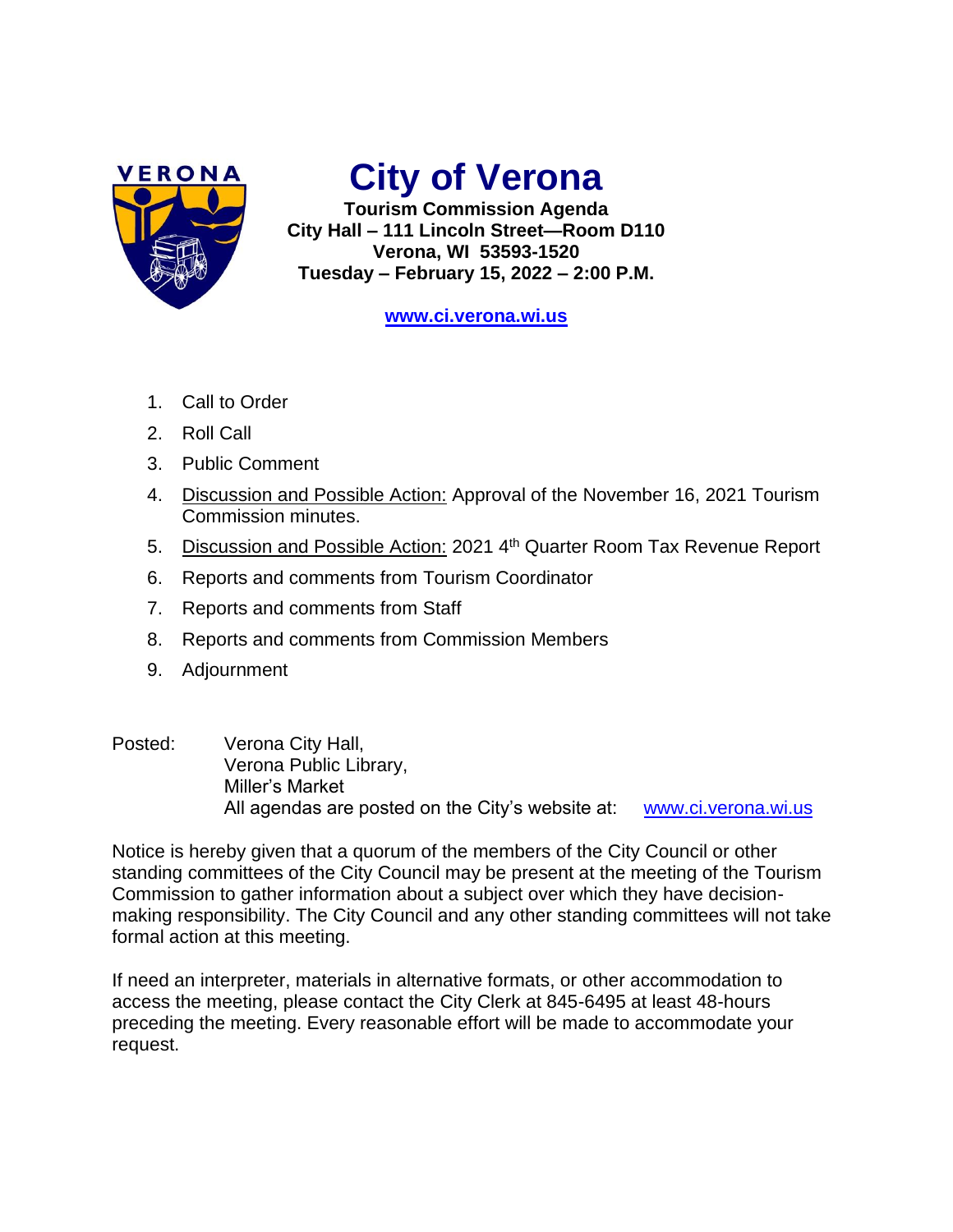## **CITY OF VERONA MINUTES TOURISM COMMISSION November 16, 2021 Verona City Hall**

- 1. Call to Order: Jason Hunt called the meeting to order at 2:02 p.m.
- 2. Roll Call: Jason Hunt, Pat Wehrley, Sarah Hoechst, Christine Posey, and Charlie Eggen. Also Present: Finance Director Brian Lamers, City Administrator Adam Sayre, City Clerk Holly Licht, VACC Tourism Coordinator Halley Jones, VACC Executive Director Le Jordan, and Destination Madison representatives: Ellie Westman Chin, Jamie Patrick, Kate Dale, and Maureen Martin. Hoechst left the meeting at 3:16 p.m. Posey left the meeting at 4:00 p.m.
- 3. Discussion and Possible Action: Approval of the September 21, 2021 Tourism Commission minutes.

Motion by Wehrley, seconded by Hoechst to approve the September 21, 2021 Tourism Commission minutes. Motion carried 5-0.

4. Discussion and Possible Action: Presentation from Destination Madison

Ellie Westman Chin, Destination Madison, presented the COVID recovery plan which consisted of a year-long marketing program, downtown recovery, creating connections between public/private entities, elevating diversity equity and inclusion, and ensuring critical funding is secured for Destination Madison.

There was a 2-page spread of Verona in the guide along with several other partnerships including marketing for sporting events, parks and trails, restaurants, and hotels. There were 42,000 views of blogs and pages that mentioned Verona on the Destination Madison website.

They shared the vision for 2022 which included: continuing recovery plan, creating a 3 year strategic plan, trade show attendance, increase leisure travel, and increase digital media.

Charlie Eggen asked what business owners can do to really boost the Isthmus Bowl this week. Jamie Patrick, Destination Madison, said that businesses can create signage and incorporate team colors and Kate Dale said there could be an opportunity to partner with paid social media campaigns.

5. Discussion and Possible Action: 2021 3<sup>rd</sup> Quarter Room Tax Revenue Report

The report was entered into the record.

6. Discussion and Possible Action: Verona Area Chamber of Commerce Draft 2022 Budget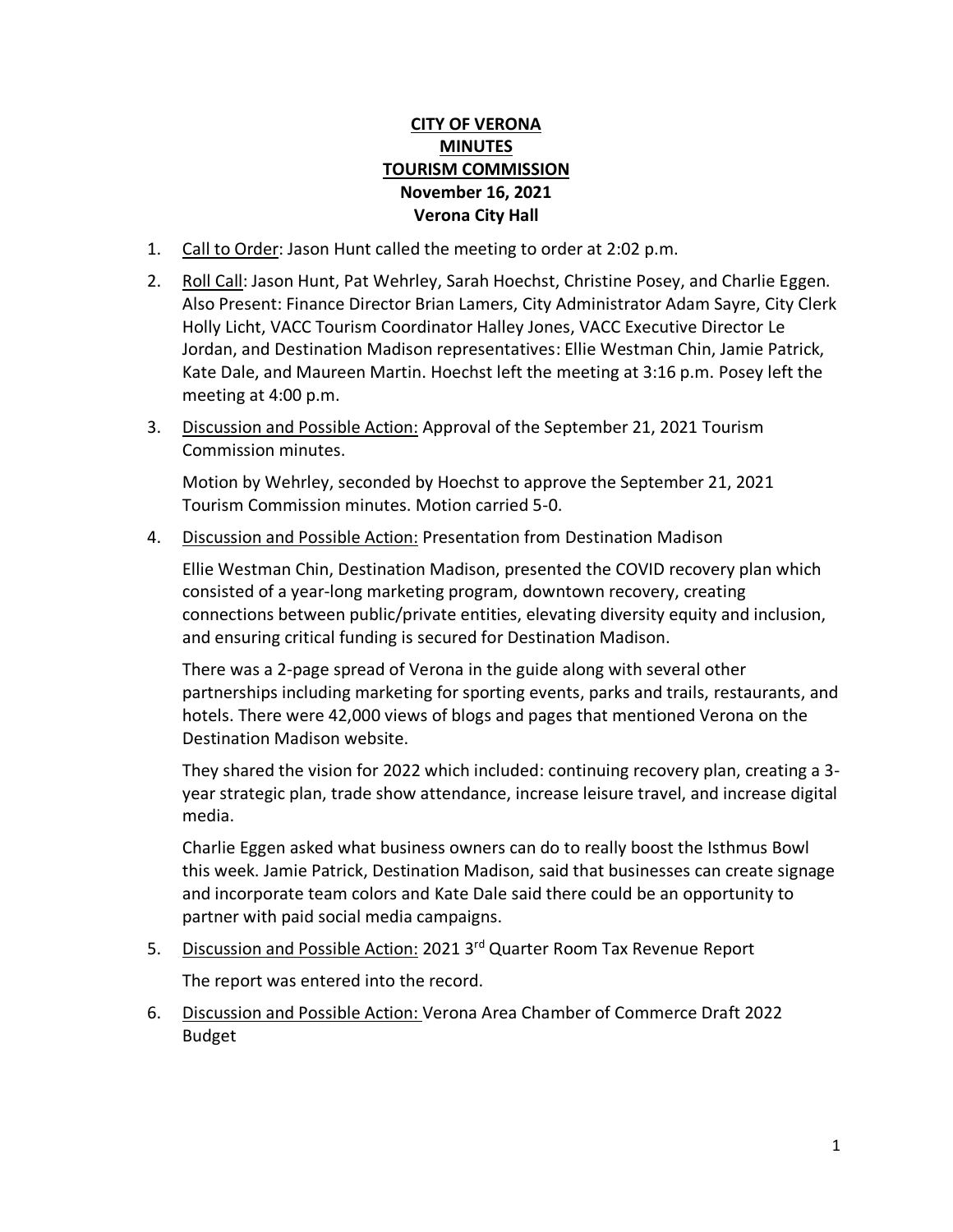Le Jordan presented the 2022 draft budget. The estimated budget is \$230,000 based upon 60% of 2019. The requested payments are  $1^{st}$  Q-\$45,000,  $2^{nd}$  Q-\$45,000,  $3^{rd}$  Q-\$70,000, and  $4^{th}$  Q-\$70,000.

Hunt suggested that the payments be \$30,000 and if then a certain percentage if there is a high generating quarter.

Sayre and Lamers stated that they are comfortable with the Chamber's proposal.

Motion by Eggen, seconded by Wehrley to approve the budget as presented:  $1^{st}$  Q- $$45,000$ ,  $2^{nd}$  Q-\$45,000,  $3^{rd}$  Q-\$70,000, and  $4^{th}$  Q-\$70,000. Motion carried 4-0.

7. Discussion and Possible Action: Request from ICE Inc.

Mike O'Brien of Ice Inc. presented his request to the Tourism Commission for the expansion of the Verona Ice Arena. The request is \$100,000 in funding from the Commission--\$25,000 over the course of 4 years. He stated that right now \$2 million has been pledged from other private donors.

He gave an overview of the events hosted at the rink which includes local and regional tournaments, lacrosse games, learn to skate programs and more. He added that an additional rink would double the number of teams at each tournament and increase the number of tournaments during the year. He added that another rink could add figure skating and city rec programs.

O'Brien stated that they would like to break ground in late Spring 2022. He added that the architects would have the plans ready in 30-60 days.

Adam Sayre stated that the request to the city has not been finalized, but the request was some site work, a new agreement for the land and backing the pledges.

Motion by Eggen, seconded by Hoechst for the commission to contribute \$25,000 a year for 10 years with a required stay-to-play agreement for each tournament.

Posey asked if there was a fundraising timeline to hitting certain benchmarks. O'Brien stated he would get it to the committee.

Motion by Eggen, seconded by Hunt to amend the motion to include that funding is contingent upon approval of an agreement between ICE Inc. and the Tourism Commission. Motion carried 4-0.

Sayre cautioned the Commission that they were spending money that they don't have and the only way to generate more money is to get more heads in beds.

Original motion as amended carried 4-0.

8. Reports and comments from Tourism Coordinator

Jordan stated that she wanted to start promoting the 25-year Ironman anniversary as the athletes start training.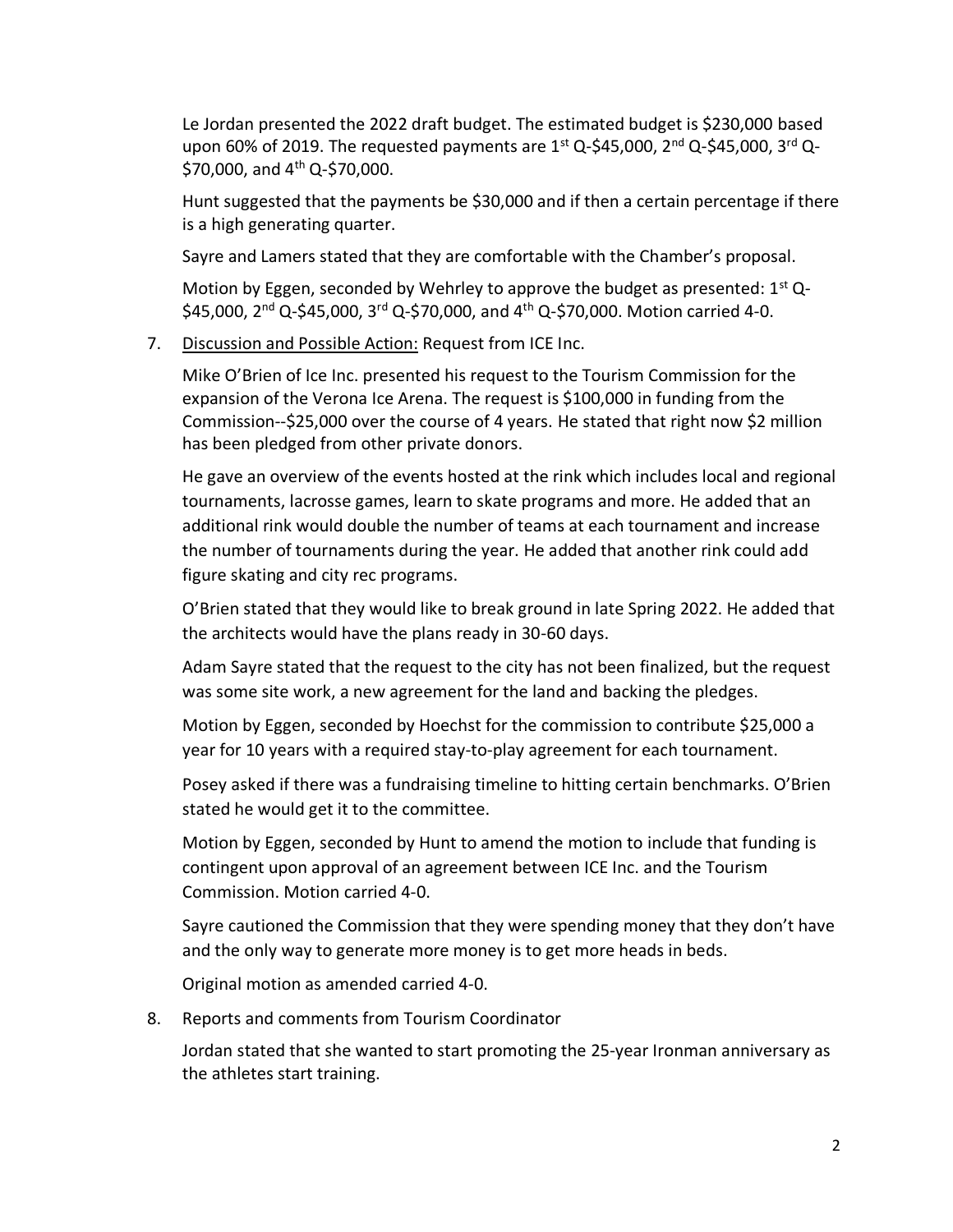Jones stated that they will work on getting advertising up for this weekend for Isthmus Bowl.

- 9. Reports and comments from Staff: None
- 10. Reports and comments from Commission Members: None
- 11. Adjournment: Motion by Hunt, seconded by Eggen to adjourn the meeting at 4:25 p.m. Motion carried 3-0.

Respectfully Submitted, Holly Licht, City Clerk